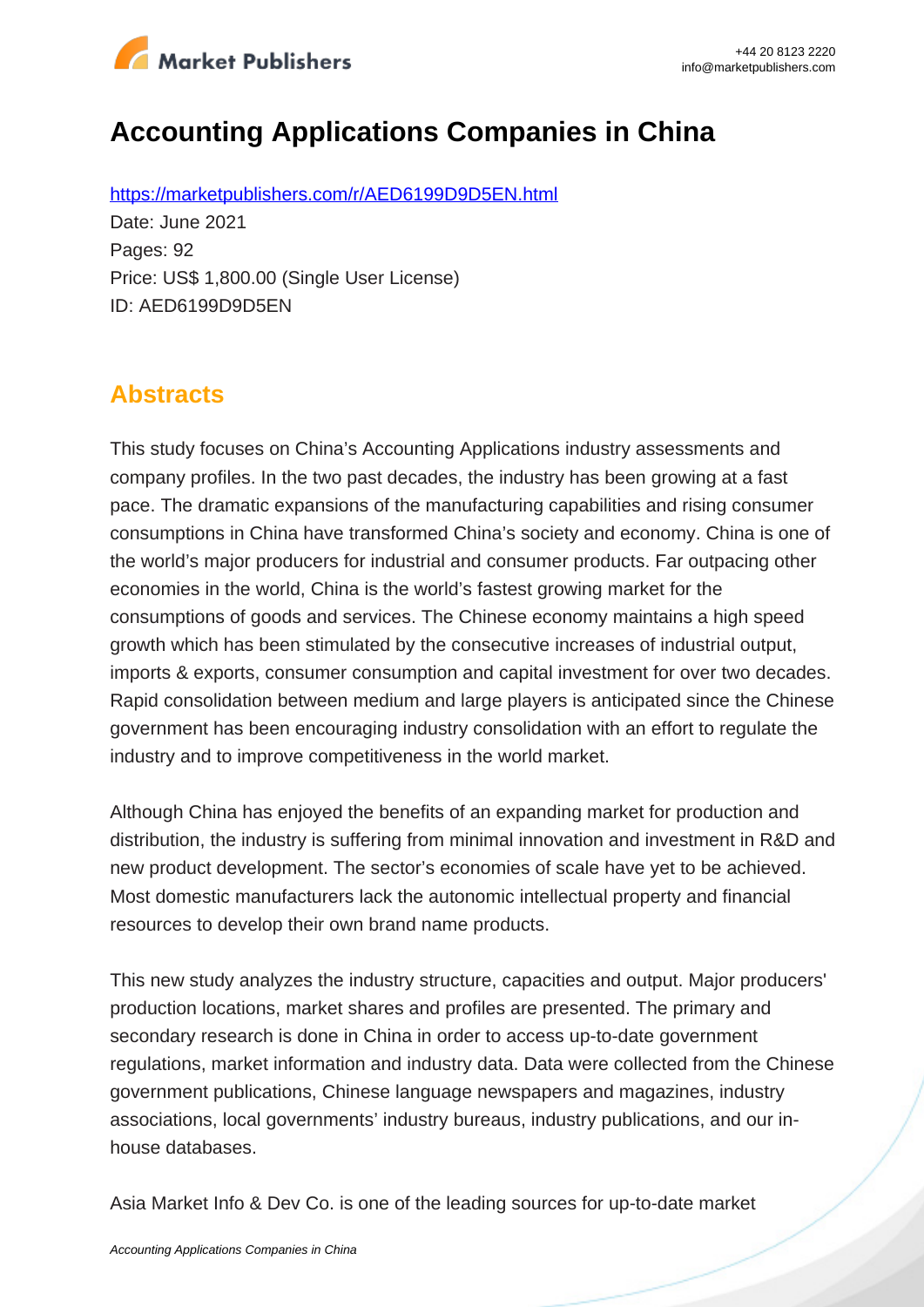

information and research on the fastest-growing Chinese markets. We have published over 1,500 reports focusing on the Chinese markets, industry forecasts and company profiles. We provide hard-to-find market data and analyses. Our publications are intended to help international marketers identify business opportunities and promote their product sales in the Chinese markets.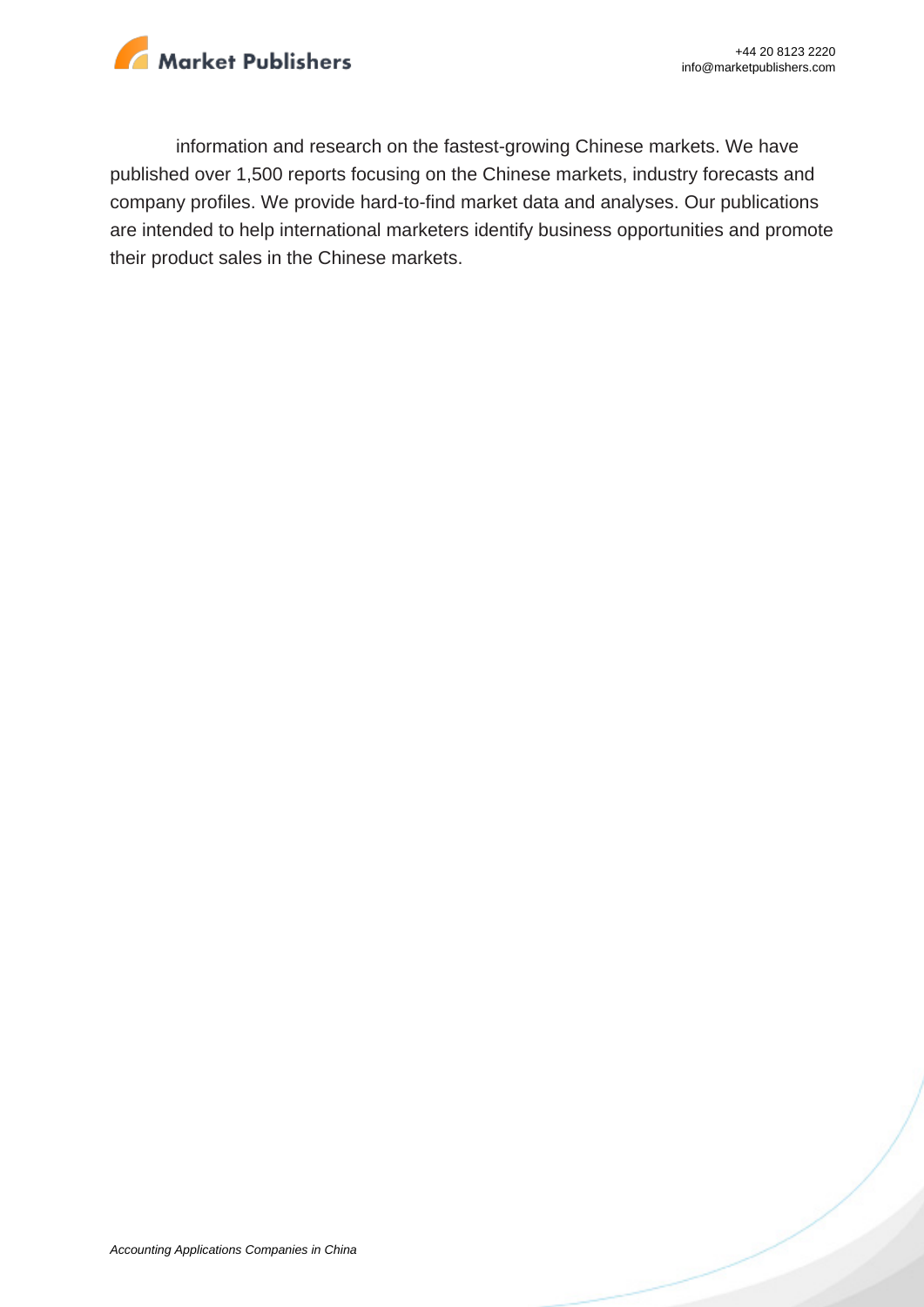

### **Contents**

### **I. INTRODUCTION**

Report Scope and Methodology Executive Summary

### **III. ACCOUNTING APPLICATIONS INDUSTRY ASSESSMENTS**

Accounting Applications Industry Structure Market Size Major Chinese and Foreign Company Sales Volumes Market Share of Key Producers Labor Costs Potential Entrants Major Distributors Major End-Users Major Foreign Investments Technology Development

### **VII. ACCOUNTING APPLICATIONS PRODUCER DIRECTORY**

Accounting applications Producer Profiles **Distributors** Research Institutions and Associations Major End-Users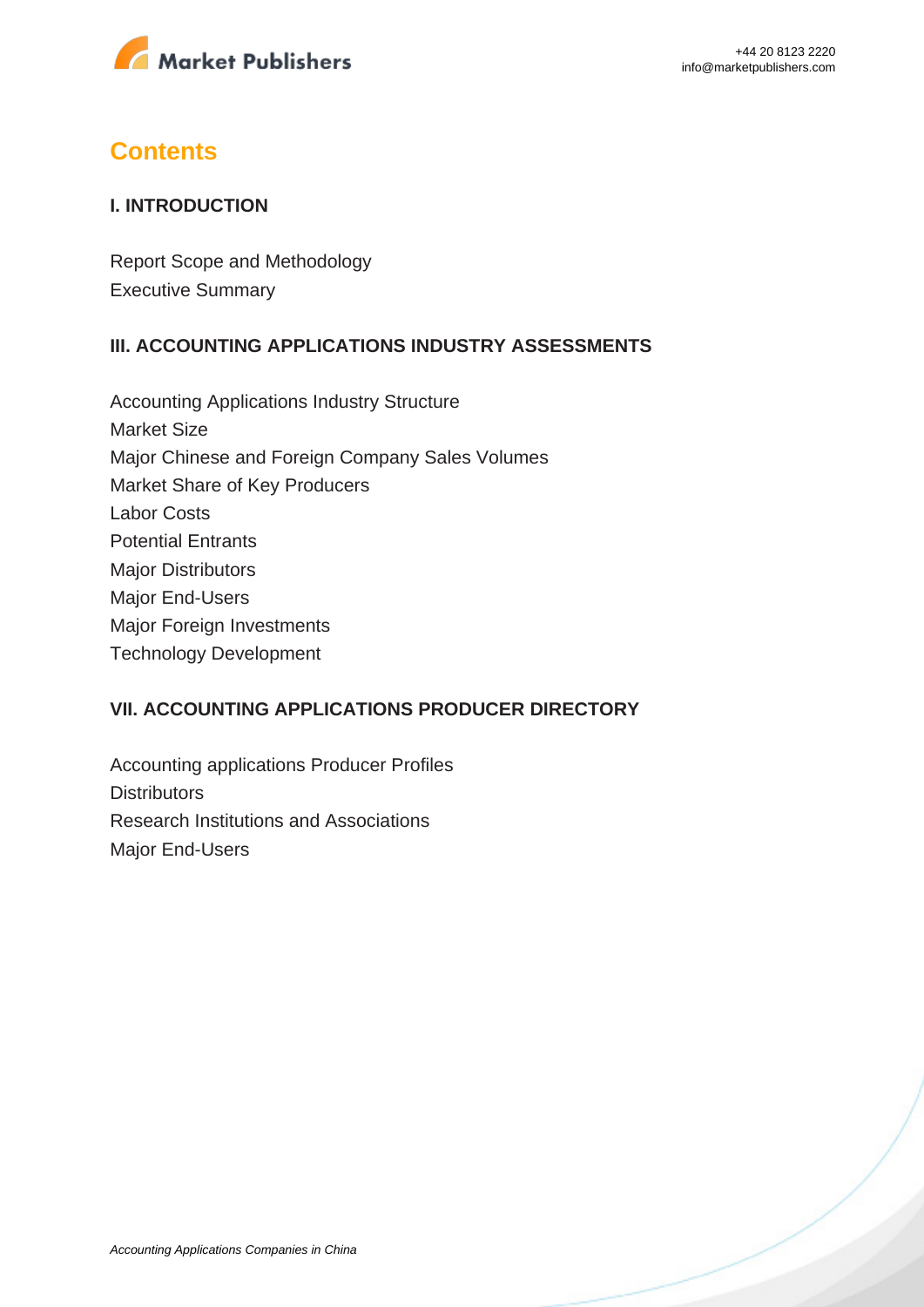

### **List Of Tables**

### **LIST OF TABLES**

### **I. INTRODUCTION**

 Economic Outlook Summary Accounting applications Supply and Demand Summary

### **III. ACCOUNTING APPLICATIONS INDUSTRY ASSESSMENTS**

 Major Chinese and Foreign Company Sales Volumes Market Share of Key Producers Labor Costs Major Distributors Major End-Users Major Foreign Investments LIST OF CHARTS Accounting applications Production and Demand Summary